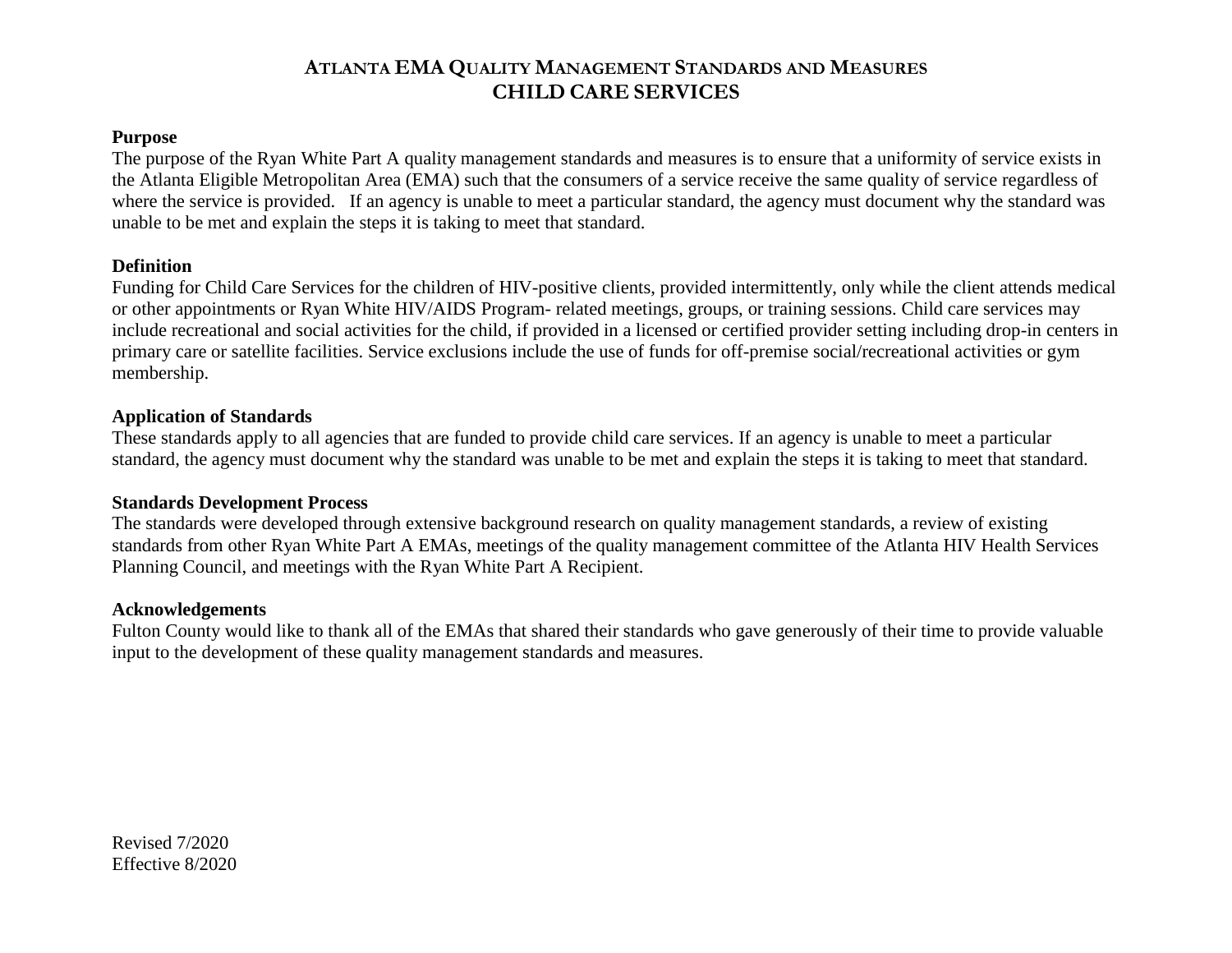| <b>Policies and Procedures</b><br>I.                                                          |                                                             |
|-----------------------------------------------------------------------------------------------|-------------------------------------------------------------|
| <b>Standard</b>                                                                               | <b>Measure</b>                                              |
| A. Agency must have policies and procedures in place that address confidentiality             | Policy and procedure manual                                 |
| (HIPAA), grievance procedures and supervision requirements per federal and                    | Grievance procedure posted in visible location<br>$\bullet$ |
| state law and local regulations.                                                              |                                                             |
| B. Agency has eligibility requirements for services in written form. This is inclusive<br>of: | Policy on file<br>$\bullet$                                 |
| $\checkmark$ Clients rights and responsibilities                                              |                                                             |
| $\checkmark$ Release of information/confidentiality                                           |                                                             |
| $\checkmark$ Eligibility for services                                                         |                                                             |
| C. Agency is licensed and/or accredited by the appropriate city/county/state/federal          | Current licensure on file from appropriate                  |
| agency.                                                                                       | city/county/state/federal agency                            |
| D. Agency has written policies and procedures in place that protect the physical              | Policy on file<br>$\bullet$                                 |
| safety and well-being of staff and clients. This is inclusive of:                             | <b>Program Monitoring</b><br>$\bullet$                      |
| $\checkmark$ Physical agency safety management and public health emergencies                  |                                                             |
| Meets fire safety requirements                                                                |                                                             |
| Complies with Americans with Disabilities Act (ADA)                                           |                                                             |
| Is clean, comfortable and free from hazards                                                   |                                                             |
| Complies with Occupational Safety and Health Administration                                   |                                                             |
| (OSHA) infection control practices                                                            |                                                             |
| Follows recommendations of Centers for Disease Control and                                    |                                                             |
| Prevention (CDC) guidelines during pandemics and outbreaks                                    |                                                             |
| Crisis management and psychiatric emergencies<br>✓                                            |                                                             |
| How to assess emergent/urgent vs. routine need                                                |                                                             |
| Verbal intervention                                                                           |                                                             |
| Non-violent physical intervention                                                             |                                                             |
| Emergency medical contact information                                                         |                                                             |
| Incident reporting                                                                            |                                                             |
| Voluntary and involuntary inpatient admission                                                 |                                                             |
| Refusal of services                                                                           |                                                             |
| Personnel                                                                                     |                                                             |
| Roles and responsibilities of staff, including supervision<br>$\bullet$                       |                                                             |

Revised 7/2020 Effective 8/2020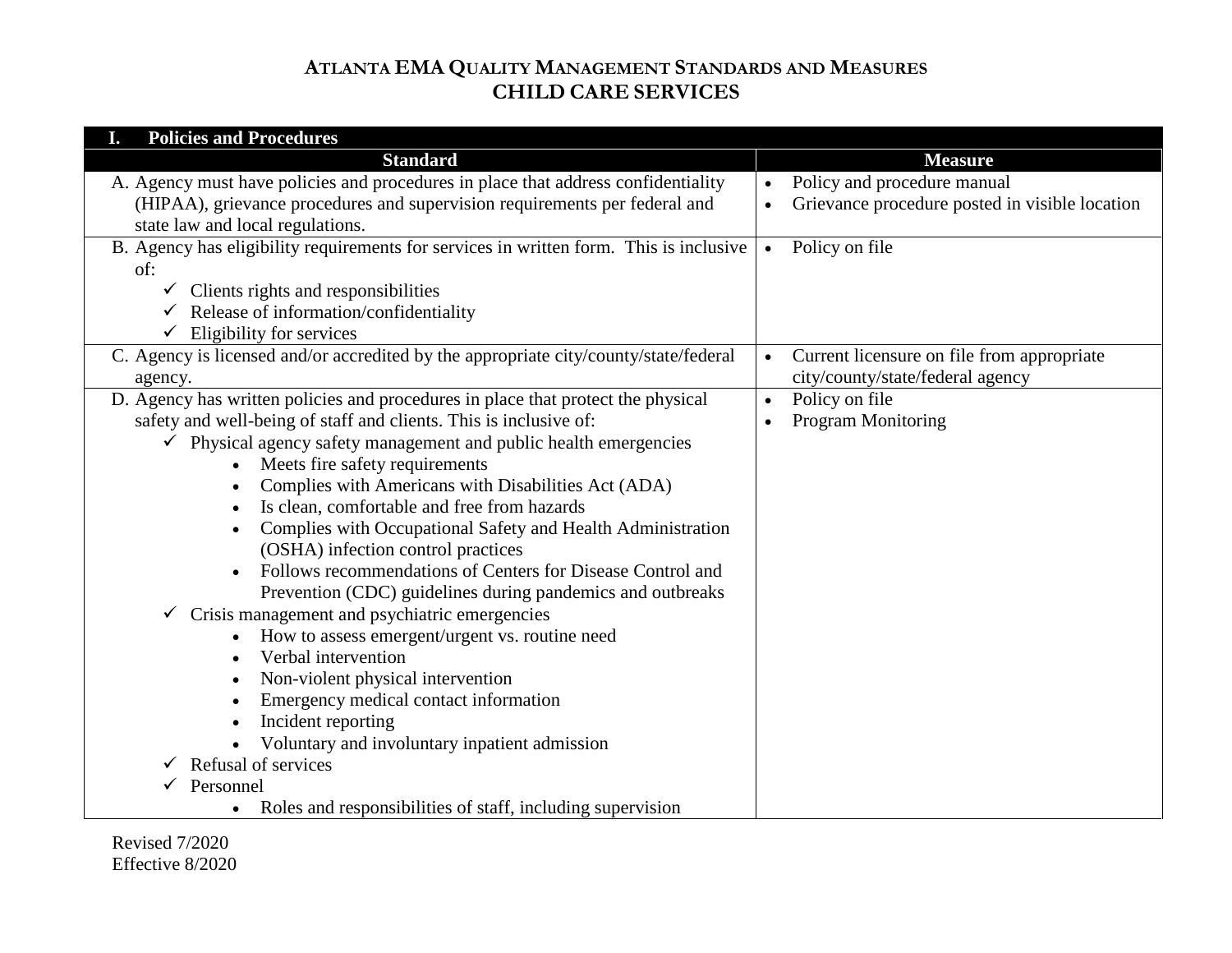| responsibilities and staff/client ratio                                                            |           |                                                   |
|----------------------------------------------------------------------------------------------------|-----------|---------------------------------------------------|
| Ethics contract on personal boundaries (encompassing physical,                                     |           |                                                   |
| emotional, spiritual & financial)                                                                  |           |                                                   |
| $\checkmark$ Client/Parent/Guardian Rights and Responsibilities (see Standard IV)                  |           |                                                   |
| E. Agency has a formal relationship with a mental health/substance abuse                           |           | Written letter of agreement on file               |
| professional for consultation as needed if a mental health/substance abuse                         |           |                                                   |
| professional is not on staff.                                                                      |           |                                                   |
| F. Agency is contractually required to assure and maintain documentation of the                    |           | Program monitoring                                |
| following which shall be made available to the Recipient and HRSA upon request                     |           |                                                   |
| and during Ryan White Part A site visits:                                                          |           |                                                   |
| $\checkmark$ Documentation of client's eligibility                                                 |           |                                                   |
| Medical or other appointments or Ryan White-related meetings, groups, or                           |           |                                                   |
| training sessions that made child care necessary                                                   |           |                                                   |
| Documentation to ensure child care is intermittent and is only provided to                         |           |                                                   |
| permit the client to keep medical and other appointments or other permitted                        |           |                                                   |
| Ryan White-related activities                                                                      |           |                                                   |
| $\checkmark$ Any recreational and social activities are provide only in a licensed or              |           |                                                   |
| certified provider setting<br>Where provider is a child care center or program, make available for |           |                                                   |
| inspection appropriate and valid licensure or registration as required under                       |           |                                                   |
| applicable State and local laws                                                                    |           |                                                   |
| Where provider is an informal child care arrangement, maintain and make                            |           |                                                   |
| available appropriate liability release forms obtained that protect the client,                    |           |                                                   |
| provider, and the Ryan White program and documentation that no cash                                |           |                                                   |
| payments are being made to clients or primary care giver                                           |           |                                                   |
| <b>Program Staff</b><br>П.                                                                         |           |                                                   |
| <b>Standard</b>                                                                                    |           | <b>Measure</b>                                    |
| A. Staff is trained and knowledgeable about HIV/AIDS and available resources.                      |           | Personnel file                                    |
| B. Staff has appropriate skills, relevant experience, cultural and linguistic                      | $\bullet$ | Staff résumés in personnel files                  |
| competency, knowledge about HIV/AIDS and available health and social service                       | $\bullet$ | Training records in personnel file                |
| related resources. Childcare staff in a medical facility setting will be CPR trained.              |           | Client satisfaction survey                        |
|                                                                                                    |           |                                                   |
| C. Staff has a clear understanding of their job description and responsibilities as well           | $\bullet$ | Job description on file                           |
| as agency policies and procedures.                                                                 |           | Statement on file, signed by staff and supervisor |
| $R$ evised $7/2020$                                                                                |           |                                                   |
|                                                                                                    |           |                                                   |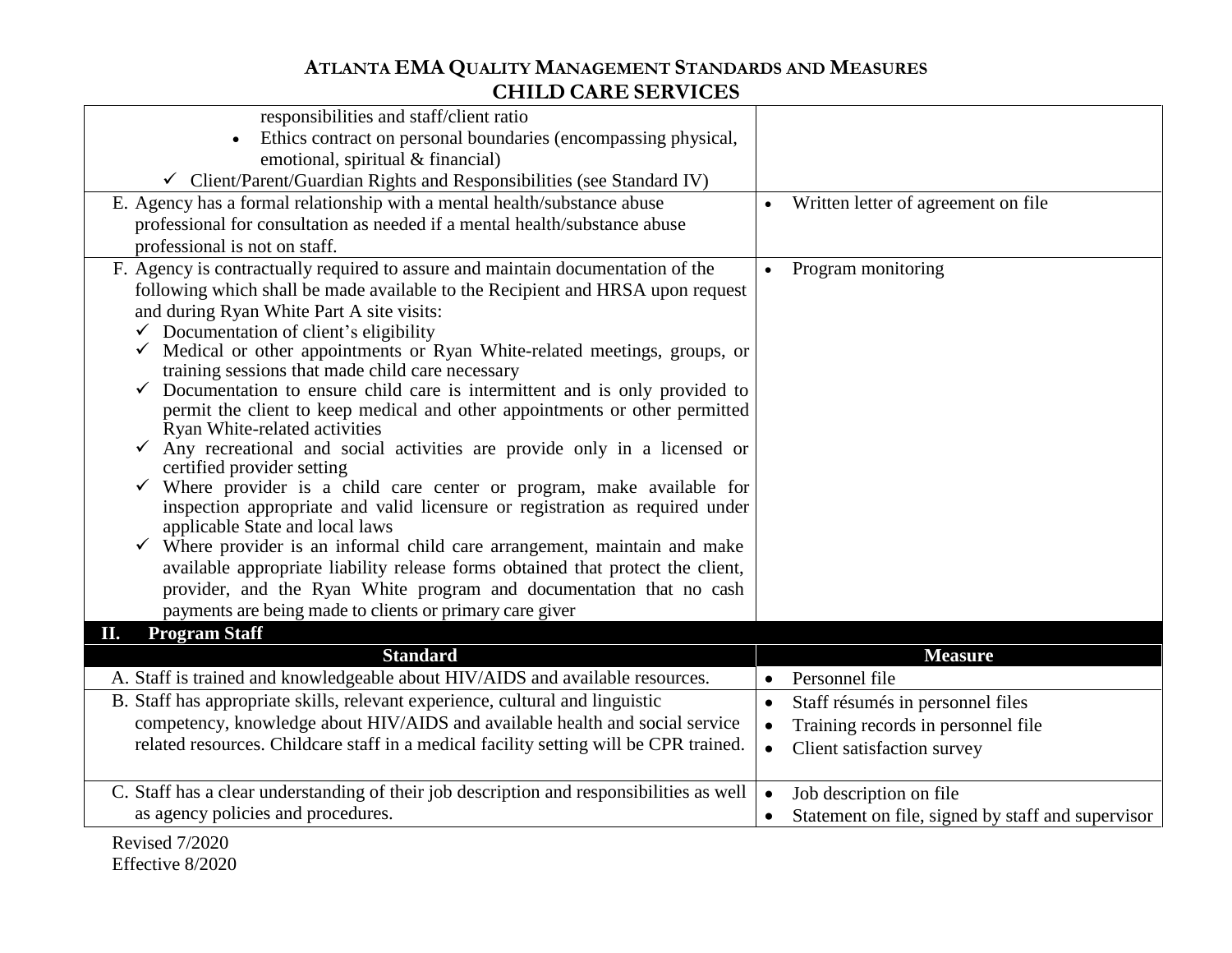| <b>III.</b> Access to Services                                                                                                                                                                                                                                                                                                                                                                                                                                                                                                                                                             |                                                                                                                                                                                                             |
|--------------------------------------------------------------------------------------------------------------------------------------------------------------------------------------------------------------------------------------------------------------------------------------------------------------------------------------------------------------------------------------------------------------------------------------------------------------------------------------------------------------------------------------------------------------------------------------------|-------------------------------------------------------------------------------------------------------------------------------------------------------------------------------------------------------------|
| A. Agency is accessible to desired target populations. Accessibility includes:<br>$\checkmark$ Proximity to community impacted by HIV<br>Proximity to mass transit<br>$\checkmark$ Proximity to low-income individuals<br>Proximity to underinsured or uninsured individuals                                                                                                                                                                                                                                                                                                               | Site visit<br>$\bullet$<br>Agency client data report consistent with<br>$\bullet$<br>funding requirements                                                                                                   |
| B. Agency demonstrates the ability to provide culturally and linguistically<br>competent services according to Atlanta EMA standards for desired target<br>population                                                                                                                                                                                                                                                                                                                                                                                                                      | Personnel and training records<br>$\bullet$<br>Site visit<br>$\bullet$<br>Client satisfaction survey<br>$\bullet$<br>Agency client data report consistent with<br>funding requirements                      |
| C. Agency demonstrates input from clients in the design and delivery of child care<br>services.                                                                                                                                                                                                                                                                                                                                                                                                                                                                                            | Existence of Consumer Advisory Board (CAB);<br>$\bullet$<br>if agency does not have a CAB, it may ask for<br>client input from the Consumer Caucus or other<br>agencies' CABs<br>Client satisfaction survey |
| D. Agency is compliant with ADA requirements for non-discriminatory policies and<br>practices and for the provision of reasonable accommodations to address<br>communication (i.e. sign language interpreter).                                                                                                                                                                                                                                                                                                                                                                             | Policy on file<br>$\bullet$                                                                                                                                                                                 |
| <b>Eligibility Determination/ Screening</b><br>IV.                                                                                                                                                                                                                                                                                                                                                                                                                                                                                                                                         |                                                                                                                                                                                                             |
| <b>Standard</b><br>A. Provider determines client eligibility for services. Client eligibility will be<br>reassessed every six months. The process to determine client eligibility must be<br>completed in a time frame so that screening is not delayed. Eligibility assessment<br>must include at a minimum:<br>$\checkmark$ Proof of HIV status<br>$\checkmark$ Proof of income not greater than 400% Federal Poverty Level<br>$\checkmark$ Proof of residency<br>Proof of payor of last resort<br>$\checkmark$<br>Proof of active participation in primary care or documentation of the | <b>Measure</b><br>Client record<br>Policy on file<br>$\bullet$<br>Agency client data report consistent with<br>funding requirements                                                                         |

Revised 7/2020 Effective 8/2020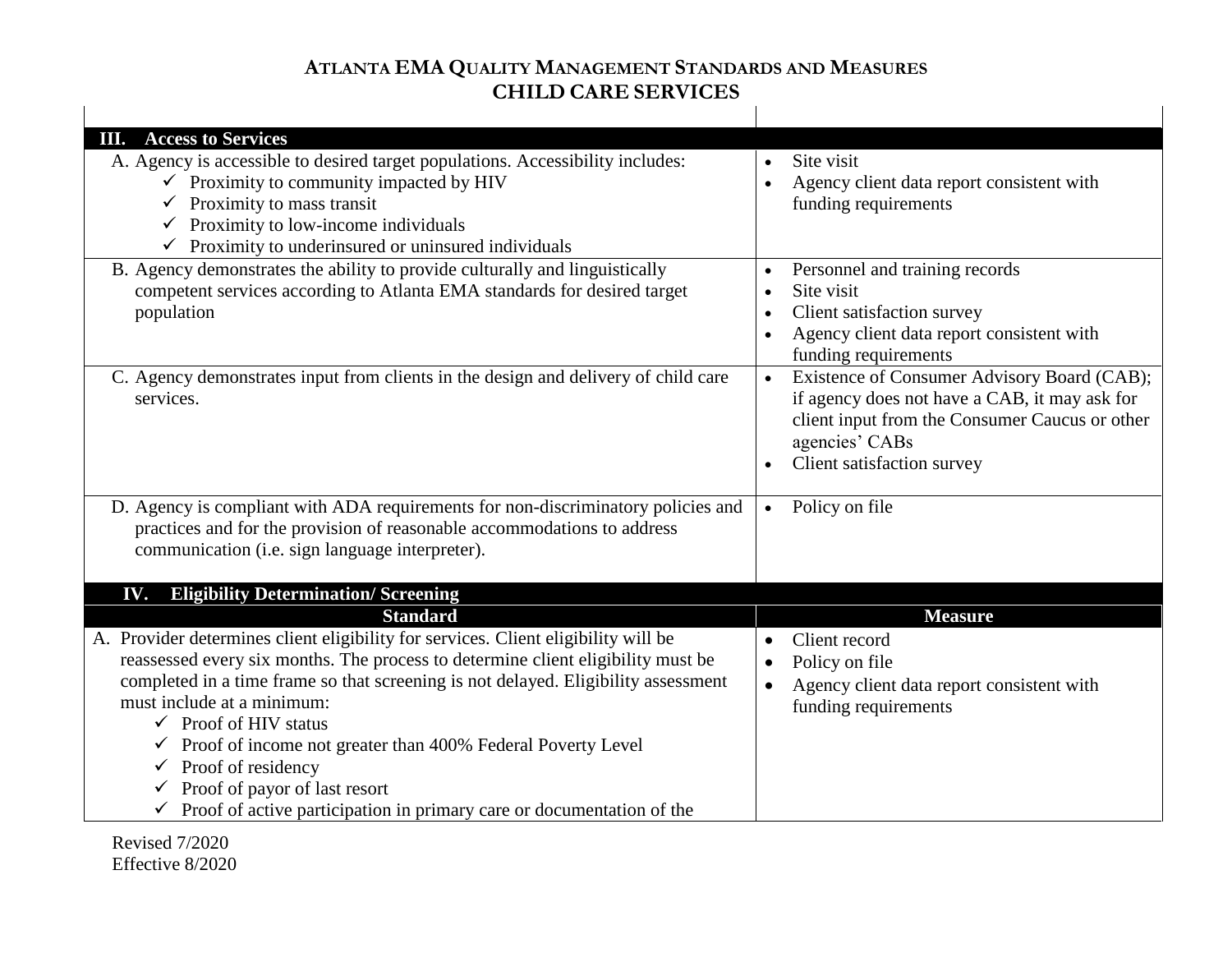| client's plan to access primary care<br>1. At least one visit with a primary care provider every six months<br>2. For affected children younger than four years old, at least one visit<br>with a primary care provider within 12 months.                                                                                                                                                                                                   |                                                                                                                                                                                                                                            |
|---------------------------------------------------------------------------------------------------------------------------------------------------------------------------------------------------------------------------------------------------------------------------------------------------------------------------------------------------------------------------------------------------------------------------------------------|--------------------------------------------------------------------------------------------------------------------------------------------------------------------------------------------------------------------------------------------|
| B. Client is informed of services available and what client can expect if s/he enrolls in<br>services, including methods and scope of service delivery. Clients will also be<br>informed of the documentation requirements for services.                                                                                                                                                                                                    | Client record<br>$\bullet$<br>Client satisfaction survey                                                                                                                                                                                   |
| C. Staff will provide client with referral information to other services, as appropriate.                                                                                                                                                                                                                                                                                                                                                   | Policy on file<br>$\bullet$                                                                                                                                                                                                                |
| <b>V. Service Coordination/Referral</b><br>Agency staff acts as a liaison between the client and other service providers to<br>А.<br>support coordination and delivery of high quality care. For those clients not in<br>outpatient ambulatory health services, agency staff must note progress towards<br>linking the client into outpatient ambulatory health services.                                                                   | Client record – documentation of with whom<br>staff are communicating and progress to linking<br>client to primary care if appropriate<br>Agency client data report consistent with<br>funding requirements<br>Policy on file<br>$\bullet$ |
| B. Staff must maintain documentation that records:<br>$\checkmark$ Date and duration of each unit of child care service provided<br>$\checkmark$ Reason why child care was needed – e.g., client medical or other<br>appointment or participation in a Ryan White-related meeting, group, or<br>training session<br>Any recreational and social activities provided only within a licensed or<br>$\checkmark$<br>certified provider setting | <b>Client Record</b><br>Program files                                                                                                                                                                                                      |
| <b>VI. Clients' Rights and Responsibilities</b>                                                                                                                                                                                                                                                                                                                                                                                             |                                                                                                                                                                                                                                            |
| A. Client confidentiality policy exists for all service settings.                                                                                                                                                                                                                                                                                                                                                                           | Policy on file<br>$\bullet$                                                                                                                                                                                                                |
| B. Grievance policy exists.                                                                                                                                                                                                                                                                                                                                                                                                                 | Policy on file<br>$\bullet$                                                                                                                                                                                                                |
| C. An up-to-date release of information form exists and is signed by the client.                                                                                                                                                                                                                                                                                                                                                            | Policy on file<br>$\bullet$<br>Client record, specifically a current release of<br>information signed by client                                                                                                                            |